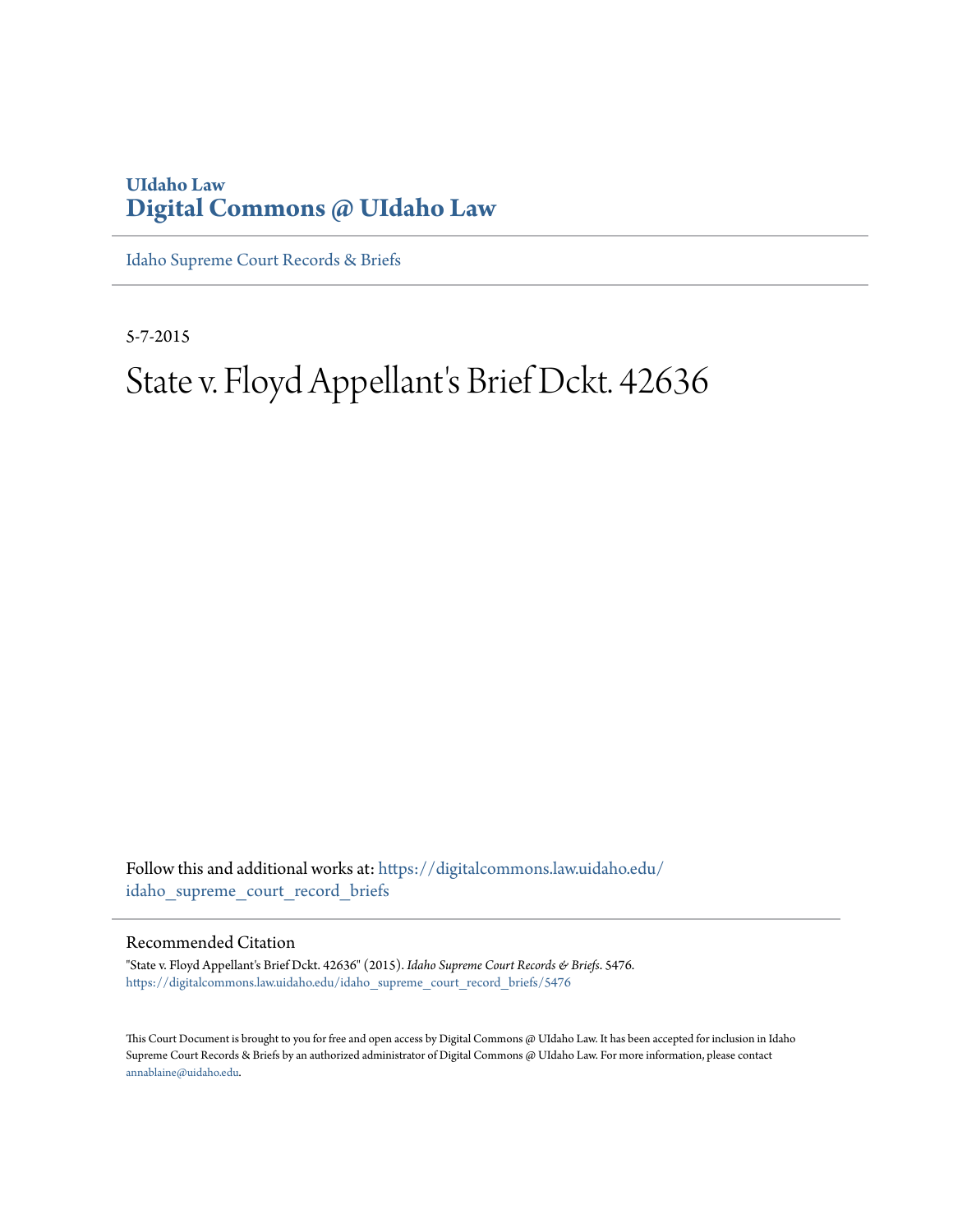

#### IN THE SUPREME COURT OF THE STATE OF IDAHO

)

)

)

)

STATE OF IDAHO,

Plaintiff-Respondent, )

NO. 42636

CANYON COUNTY NO. CR 2014-4572

V. )

WAYNE RAY FLOYD,

APPELLANT'S BRIEF

Defendant-Appellant.

#### BRIEF OF APPELLANT

APPEAL FROM THE DISTRICT COURT OF THE THIRD JUDICIAL DISTRICT OF THE STATE OF IDAHO, **IN AND** FOR THE COUNTY OF **CANYON** 

> HONORABLE MOLLY J. HUSKEY District Judge

SARA 8. THOMAS State Appellate Public Defender State of Idaho I.S.B. #5867

SHAWN F. WILKERSON Deputy State Appellate Public Defender I.S.B. #8210 P.O. Box 2816 Boise, ID 83701 (208) 334-2712

**ATTORNEYS FOR DEFENDANT-APPELLANT**  KENNETH **K. JORGENSEN**  Deputy Attorney General Criminal law Division P.O. Box 83720 Boise, Idaho 83720-0010 **(208)** 334m4534

**ATTORNEY FOR PLAINTIFF-RESPONDENT** 

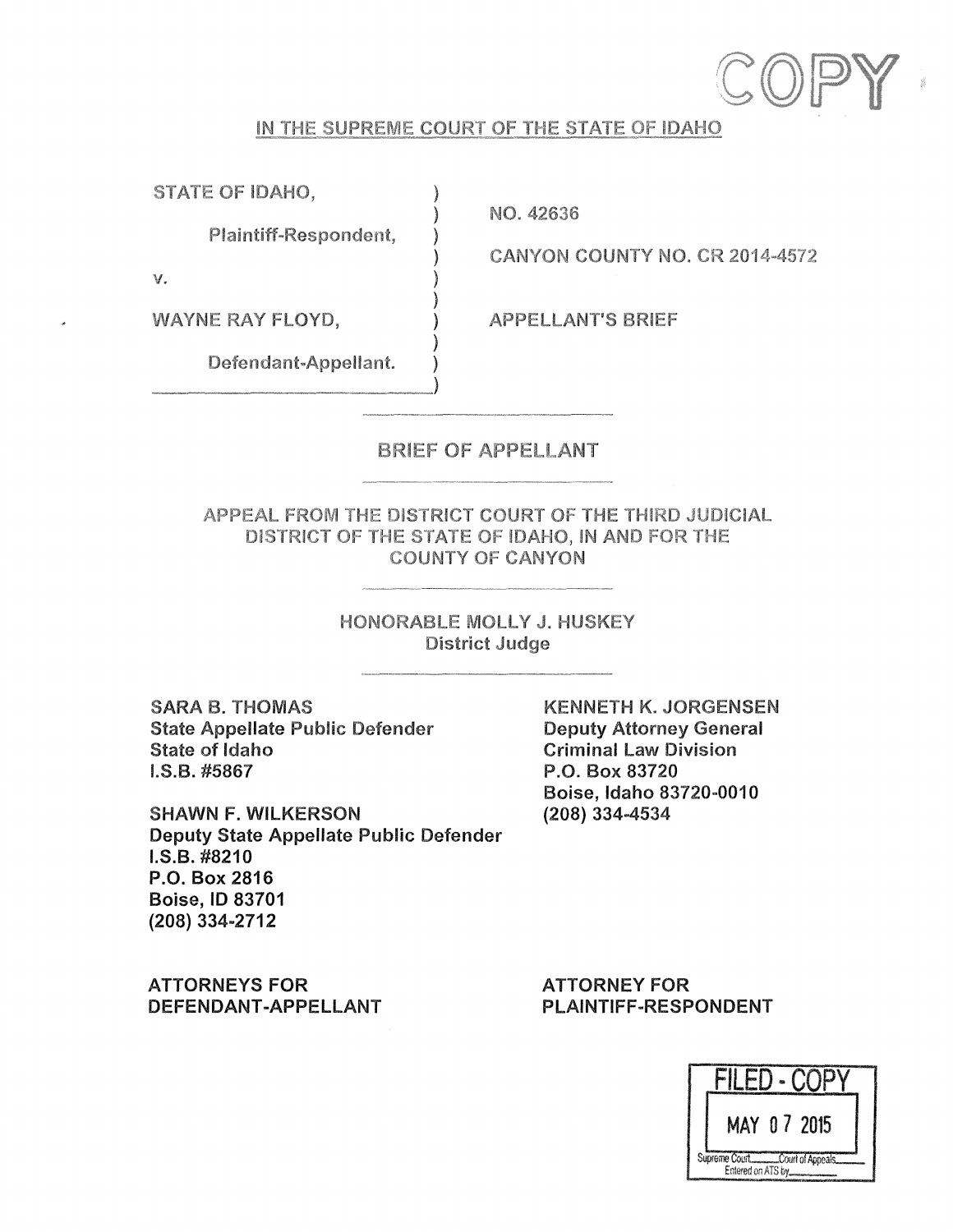

# **TABLE OF CONTENTS**

# PAGE

| Statement of the Facts and                                                                                                                                                                                                                                  |
|-------------------------------------------------------------------------------------------------------------------------------------------------------------------------------------------------------------------------------------------------------------|
|                                                                                                                                                                                                                                                             |
|                                                                                                                                                                                                                                                             |
| The District Court Erred When It Denied Mr. Floyd's Motion To Suppress<br>The Evidence Discovered In Mr. Floyd's Home Following An Unlawful<br>Search Under The Fourth Amendment Of The United States<br>Constitution And Article I Section 17 Of The Idaho |
|                                                                                                                                                                                                                                                             |
|                                                                                                                                                                                                                                                             |
| C. Law enforcement's Entry Into Mr. Floyd's Home Was Not Exempted                                                                                                                                                                                           |
|                                                                                                                                                                                                                                                             |
|                                                                                                                                                                                                                                                             |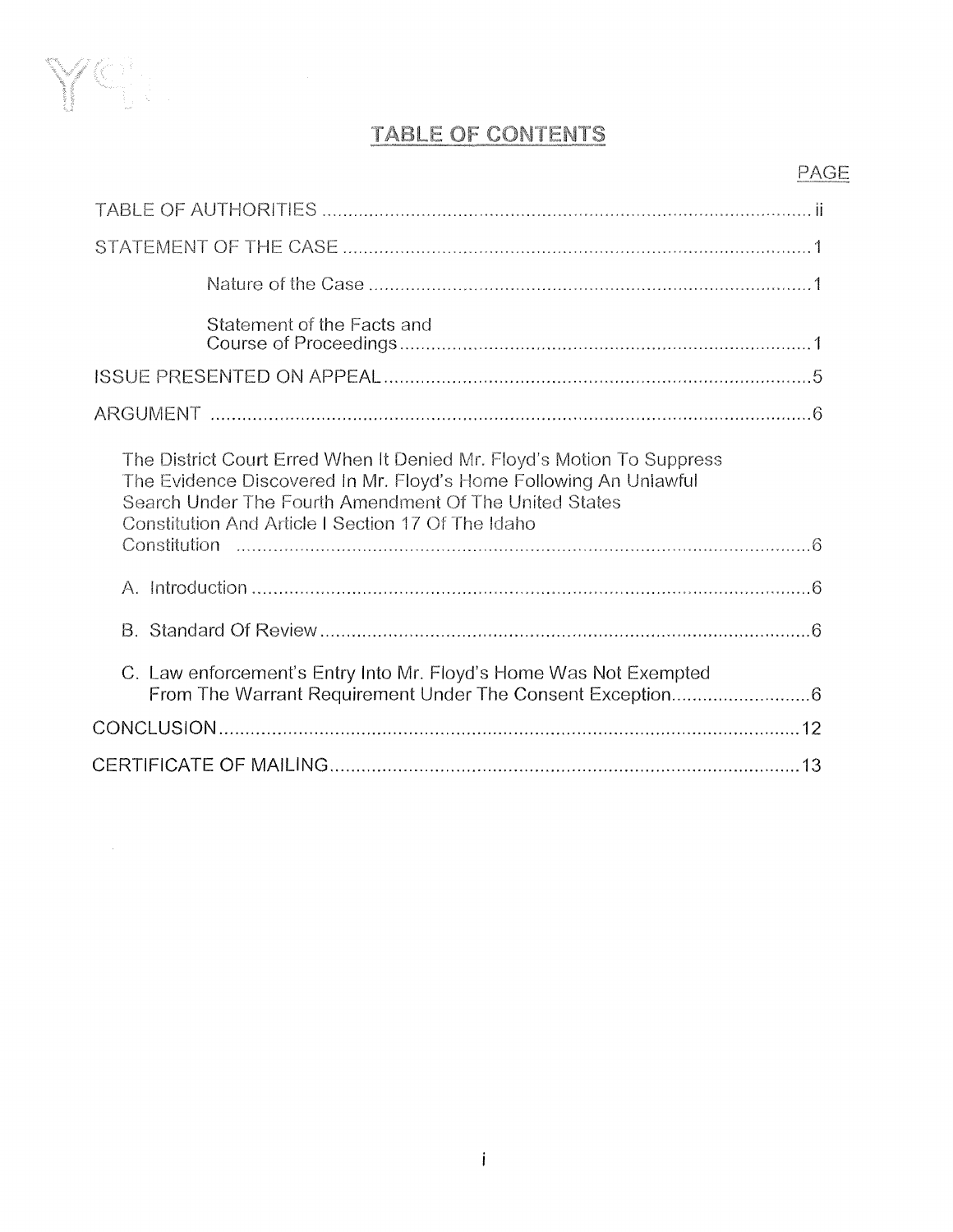# **TABLE OF AUTHORITIES**

# **Cases**

# Constitutional Provisions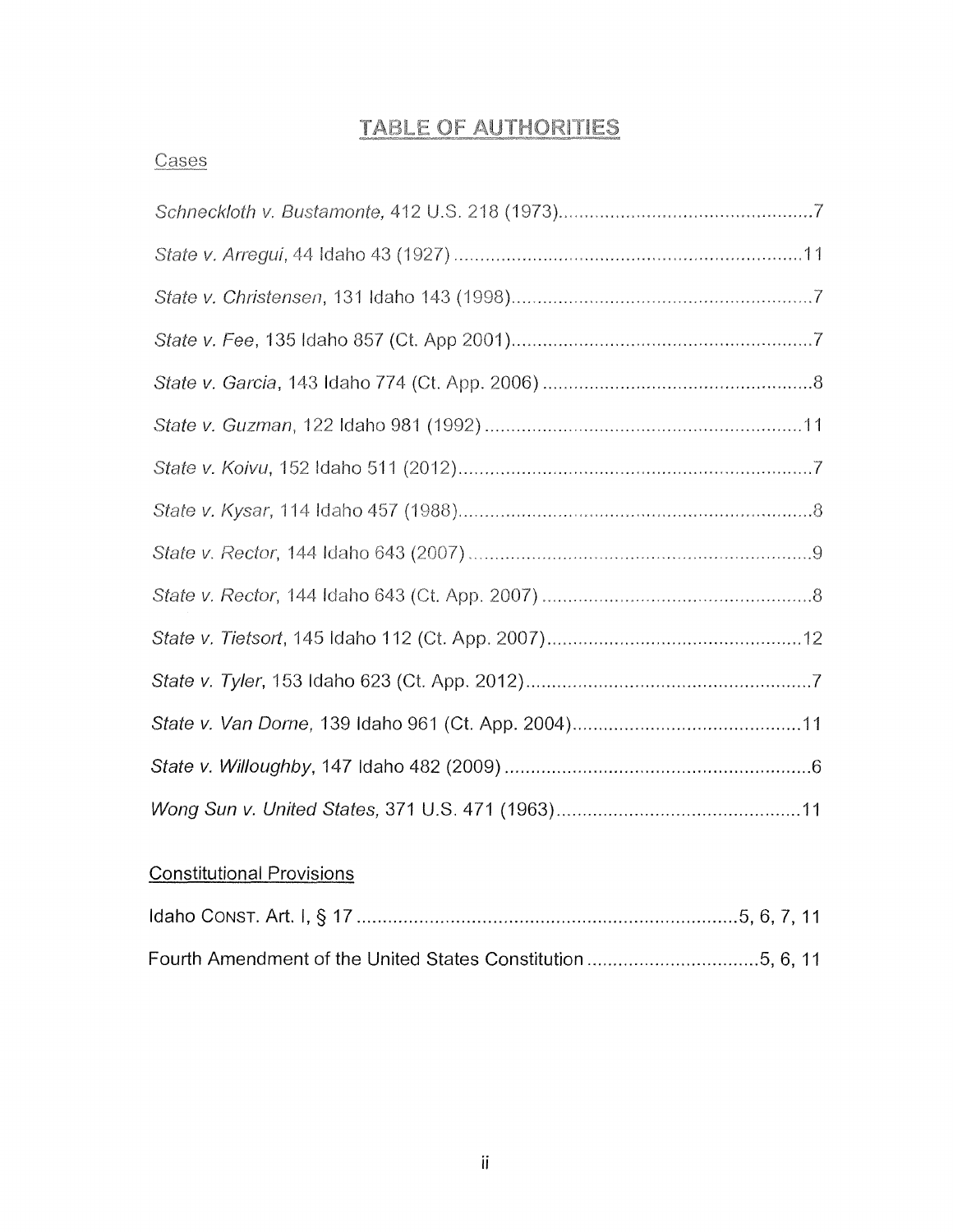#### STATEMENT OF THE CASE

#### Nature of the Case

Wayne Ray Floyd timely appealed from the district court's judgment of conviction. On appeal, Mr. Floyd asserts that the district court erred when it denied his motion to suppress the State's evidence, *to* wit, methamphetamine. Specifically, he argues that his consent for police to enter his home was the product of coercion.

#### Statement of the Facts and Course of Proceedings

At approximately 8:00 P.M. in early February 2014, Officer Richardson and Officer Finley were in separate unmarked patrol cars and were looking for two wanted men. (07/31/14 Tr., p.7, Ls.7-21, p.10, L.1 - p.11, L.3, p.23, Ls.3-10.) Officer Richardson noticed two men walking on a street and thought they might be the two people for which he was looking. (07/31/14 Tr., p.7, L.22 - p.8, L.6.) Officer Richardson activated his lights and started talking with the two men. (07/31/14 Tr., p.8, Ls.9-11, p.10, Ls.4-12.) About thirty to forty seconds after Officer Richardson initially contacted the two men, Officer Finley pulled his car over and approached Officer Richardson's location. (07/31/14 Tr., p.23, L.5 - p.24, L.7.) Both of the officers were wearing police uniforms and had visible firearms. (07/31/14 Tr., p.10, Ls.13-24, p.24, Ls.2-18.)

Officer Richardson quickly determined that the two men, Mr. Floyd and Jose Alvarez, were not the people for which he was looking. (07/31/14 Tr., p.8, Ls.12-16.) During that conversation, Officer Richardson noticed that Mr. Floyd's eyes were dilated and that he smelled of burnt marijuana. (07/31/14 Tr., p.9, Ls.4-11.) Officer Richardson then asked Mr. Floyd if he had been using marijuana and Mr. Floyd said he had just smoked some at his house. (07/31/14 Tr., p.9, Ls.12-18.) Officer Richardson "offered to collect the paraphernalia at [Mr. Floyd's] house, and [Officer Richardson] would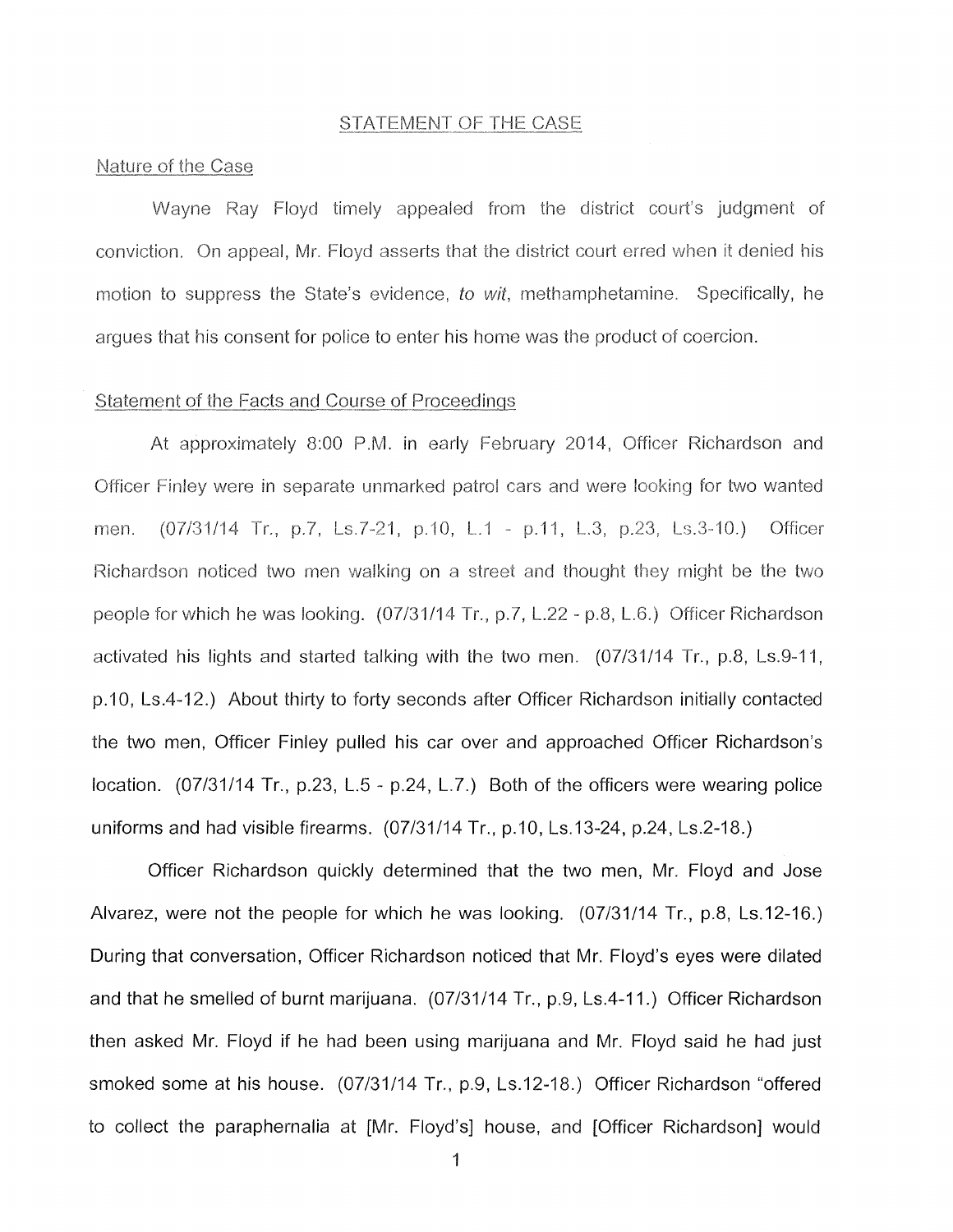dispose of it."  $(07/31/14$  Tr., p.11, Ls.14-21.) Mr. Floyd said he was "okay" with that plan, because "it had been agreed upon that if [Officer Richardson] retrieved the paraphernalia, [Mr. Floyd] would [not] be charged with intoxicated pedestrian." (07/31/14 Tr., p.11, Ls.21-22, p.18, Ls.2-16.)

Since Mr. Floyd's house was about half of a city block from the place where he was stopped by Officer Richardson, Officer Richardson and Officer Finley followed Mr. Floyd as he walked back to his home. (07/31/14 Tr., p.11, L.23 - p.12, L.1.) Without further conversation, Officer Richardson, Officer Finley, and a third unnamed police officer entered Mr. Floyd's home and followed Mr. Floyd into a bedroom. (07/31/14 Tr., p.12, Ls.2-11, p.37, Ls.10-12.) Upon entering the bedroom, Officer Richardson noticed a woman sitting on a bed and explained to her about the plan to take the paraphernalia. (07/31/14 Tr., p.12, Ls.13-14.) The woman opened a drawer, and Officer Richardson noticed a metal pipe, a glass pipe, and a silver pill vial. (07/31/14 Tr., p.12, Ls.15-24.) Officer Richardson then asked Mr. Floyd and the woman if he could search the rest of the bedroom for drugs or drug paraphernalia. (07/31/14 Tr., p.13, Ls.8-15.) At that point, the woman left the room and Mr. Floyd directed Officer Richardson to the remaining contraband located in the bedroom. (07/31/14 Tr., p.14, Ls.8-17.) During this search of the bedroom, Officer Richardson discovered a spoon with residue that tested positive for methamphetamine. (07/31/14 Tr., p.13, L.21 - p.14, L.7.)

Mr. Floyd was charged, by Information, with possession of a controlled substance, methamphetamine, and manufacturing with intent to deliver paraphernalia. (R., pp.14-15.) Mr. Floyd filed a suppression motion and a statement in support,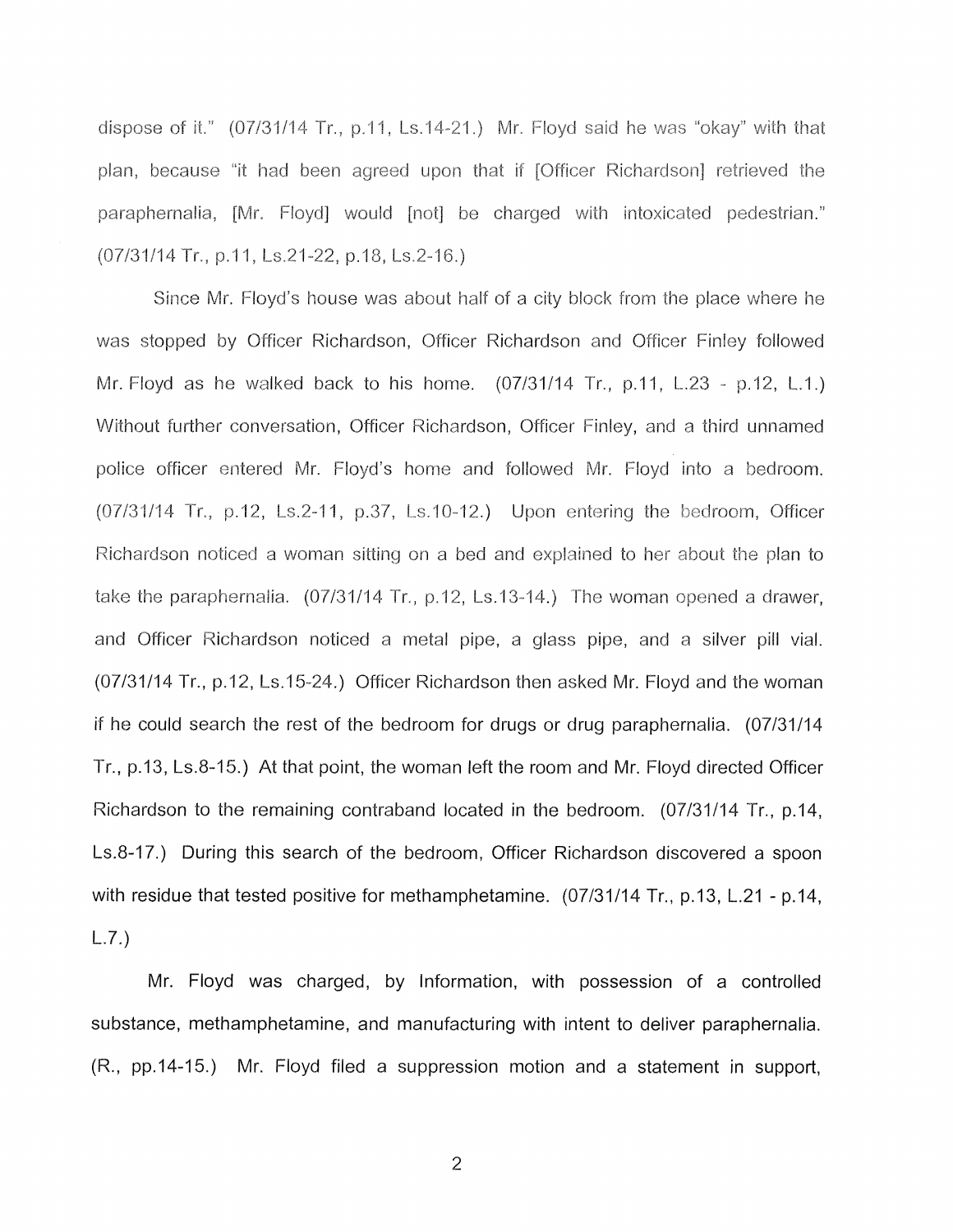wherein he argued that his initial consent to the police's entry into his home was the product of coercion. (R., pp.21-23.)

A hearing on Mr. Floyd's suppression motion was held, and Officer Richardson's initial conversation with Mr. Floyd was the pivotal issue. Officer Richardson testified that he asked Mr. Floyd if "we could go back and get [the marijuana pipe], and [Mr. Floyd] said yes." (07/31/14 Tr., p.19, L.23 - p.20, L.5.) Officer Richardson conceded it was possible that Mr. Floyd thought that Officer Richardson was going to wait outside of Mr. Floyd's home while Mr. Floyd retrieved the pipe. (07/31/14 Tr., p.20, Ls.6-9.)

Based on the forgoing, the district court found that there was no express verbal consent for the officers to enter Mr. Floyd's home. (07/31/14 Tr., p.40, Ls.16-20.) The district court found that "the statement of . . Officer Richardson, that Mr. Floyd consented to all of them going back to the home to retrieve the paraphernalia necessarily implied that they would have to go inside the home to retrieve the paraphernalia, because that's where the paraphernalia was." (07/31/14 Tr., p.41, Ls.10- 17.) The district court also found its conclusion was supported by the fact that Mr. Floyd walked to his home, let the officers into the home, led the officers to the room, and consented to the subsequent search of the room. (07/31/14 Tr., p.41, Ls.18-24.)

As mentioned above, Mr. Floyd argued that his consent was the product of coercion because of the combination of Officer Richardson's promise that Mr. Floyd would not be arrested. (R., pp.21-24; 07/31/14 Tr., p.34, L.23 - p.37, L.20.) The district court asked Mr. Floyd if he had any authority for the proposition that a promise by police to not arrest a defendant in return for the defendant's consent to a search is coercive (07/31/14 Tr., p.37, L.21 - p.38, L.5.) Mr. Floyd's counsel said that the promise was a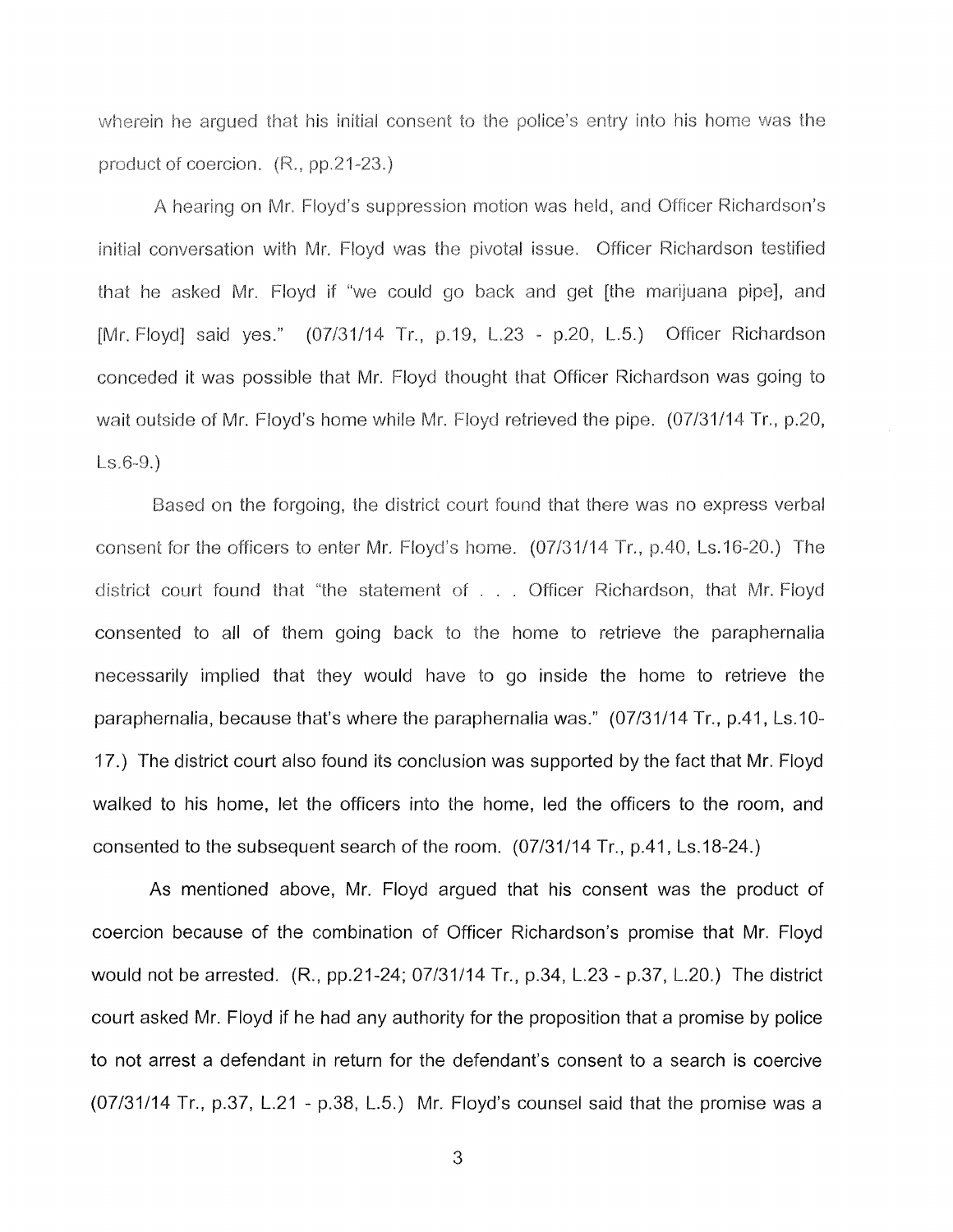factor relevant to the determination of whether **Mr.** Floyd's consent was coerced. (07/31/14 Tr., p.37, L.21 - p.38, L.5.) The district court never expressly addressed this theory, and, as mentioned above, ruled that **Mr.** Floyd consented to Officer Richardson's request because Officer Richardson asked if "they" could go back to Mr. Floyd's home. (07/31/14 Tr., p.39, L.4 - p.42, L.18.)

Pursuant to a plea agreement, Mr. Floyd pleaded guilty to possession of a controlled substance and preserved his ability to challenge the denial of his suppression motion on appeal. (R., pp.29-34, 37-38.) Thereafter, the district court imposed a unified sentence of four years, with one year fixed, but suspended the sentence and placed Mr. Floyd on probation. (R., pp.47-50.) Mr. Floyd timely appealed. (R., pp.57-58.)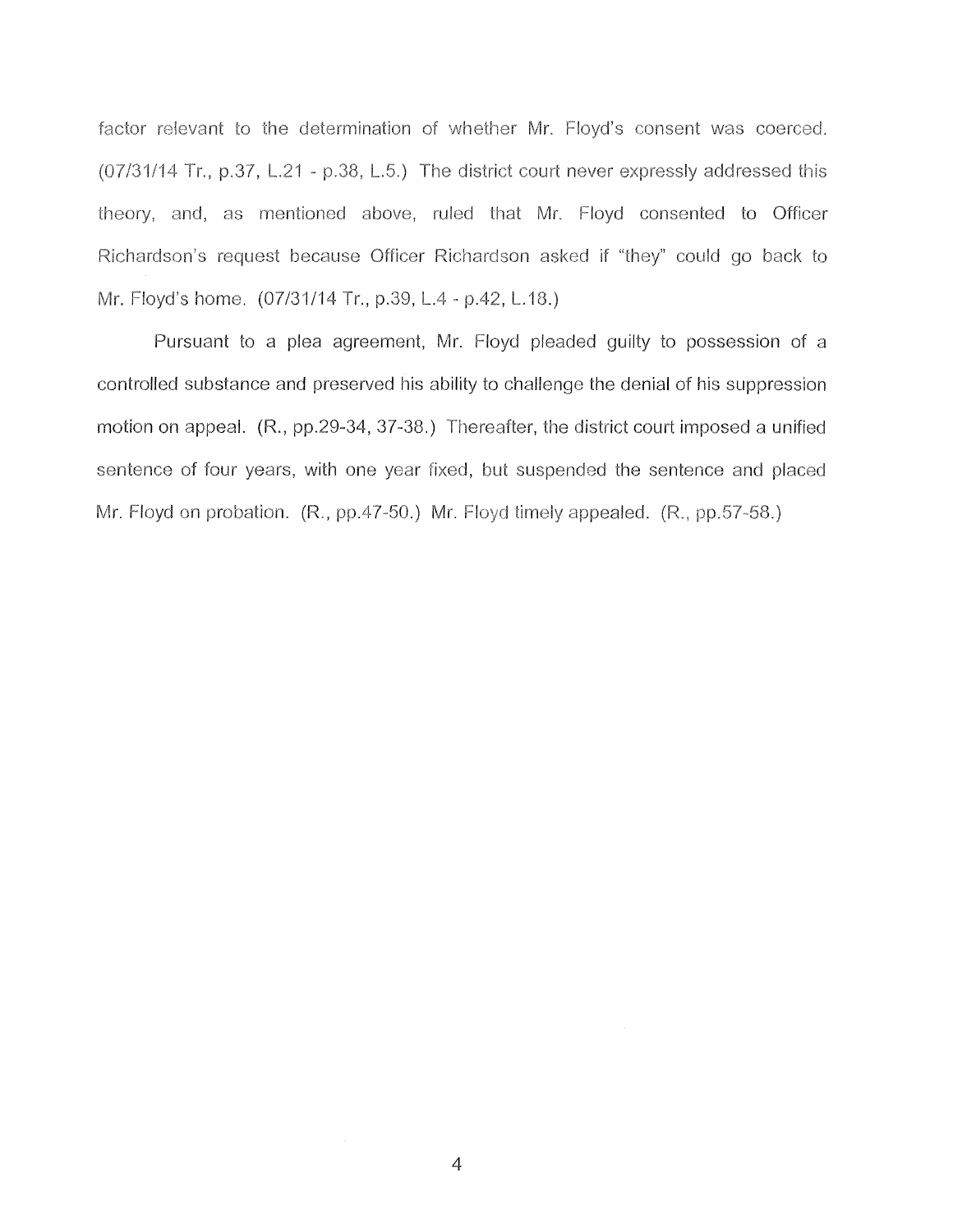### **ISSUE**

Did the district court err when it denied Mr. Floyd's motion to suppress the evidence discovered in Mr. Floyd's home following an unlawful search under the Fourth Amendment of the United States Constitution and Article I Section 17 of the Idaho Constitution?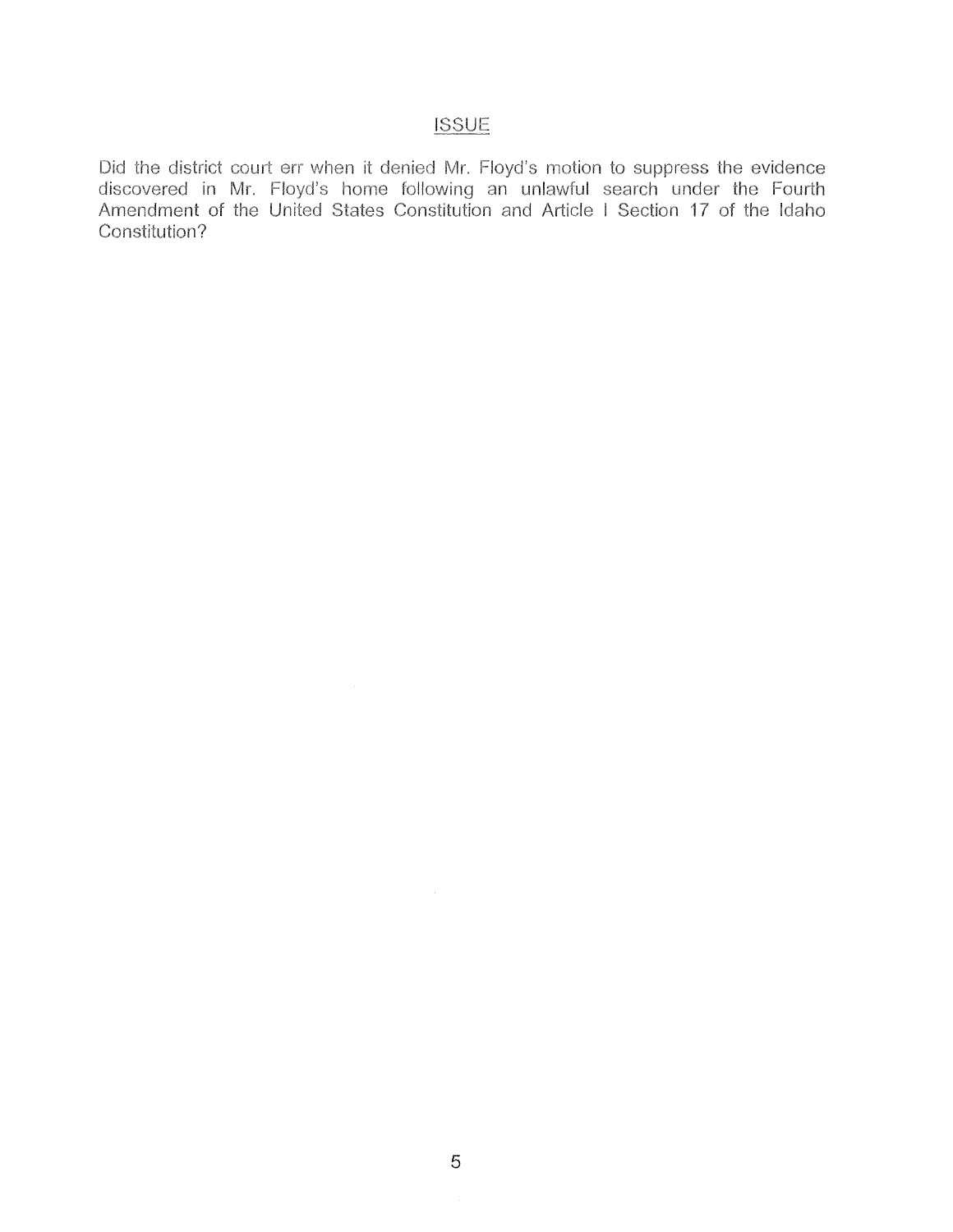#### ARGUMENT

#### The District Court Erred When It Denied Mr. Floyd's Motion To Suppress The Evidence Discovered In Mr. Floyd's Home Following An Unlawful Search Under The Fourth Amendment Of The United States Constitution And Article I Section 17 Of The Idaho **Constitution**

#### A. Introduction

Mr. Floyd argues that he was overcome by Officer Richardson's coercion when he allowed Officer Richardson to enter his home. There are various factors pointing to an atmosphere of involuntary consent, which included Mr. Floyd's initial nighttime seizure, the arrival of another police officer in a separate vehicle, and Officer Richardson's promise that Mr. Floyd would not be arrested if he cooperated with Officer Richardson.

#### 8. Standard Of Review

Idaho appellate courts apply a bifurcated standard of review upon a challenge to a trial court's ruling on a motion to suppress. First, an appellate court defers to the district court's findings of fact unless those findings are clearly erroneous. See, e.g., State v. Willoughby, 147 Idaho 482, 485 (2009). Second, this Court reviews de novo the trial court's application of constitutional and legal principles to the facts as found. Id. at 485-486.

#### C. Law enforcement's Entry Into Mr. Floyd's Home Was Not Exempted From The Warrant Requirement Under The Consent Exception

Mr. Floyd has liberty interests which are protected by the Fourth Amendment of the United States Constitution, which provides: that "[t]he right of the people to be secure in their persons, houses, papers, and effects, against unreasonable searches and seizures, shall not be violated." Further, Mr. Floyd has similar liberty interests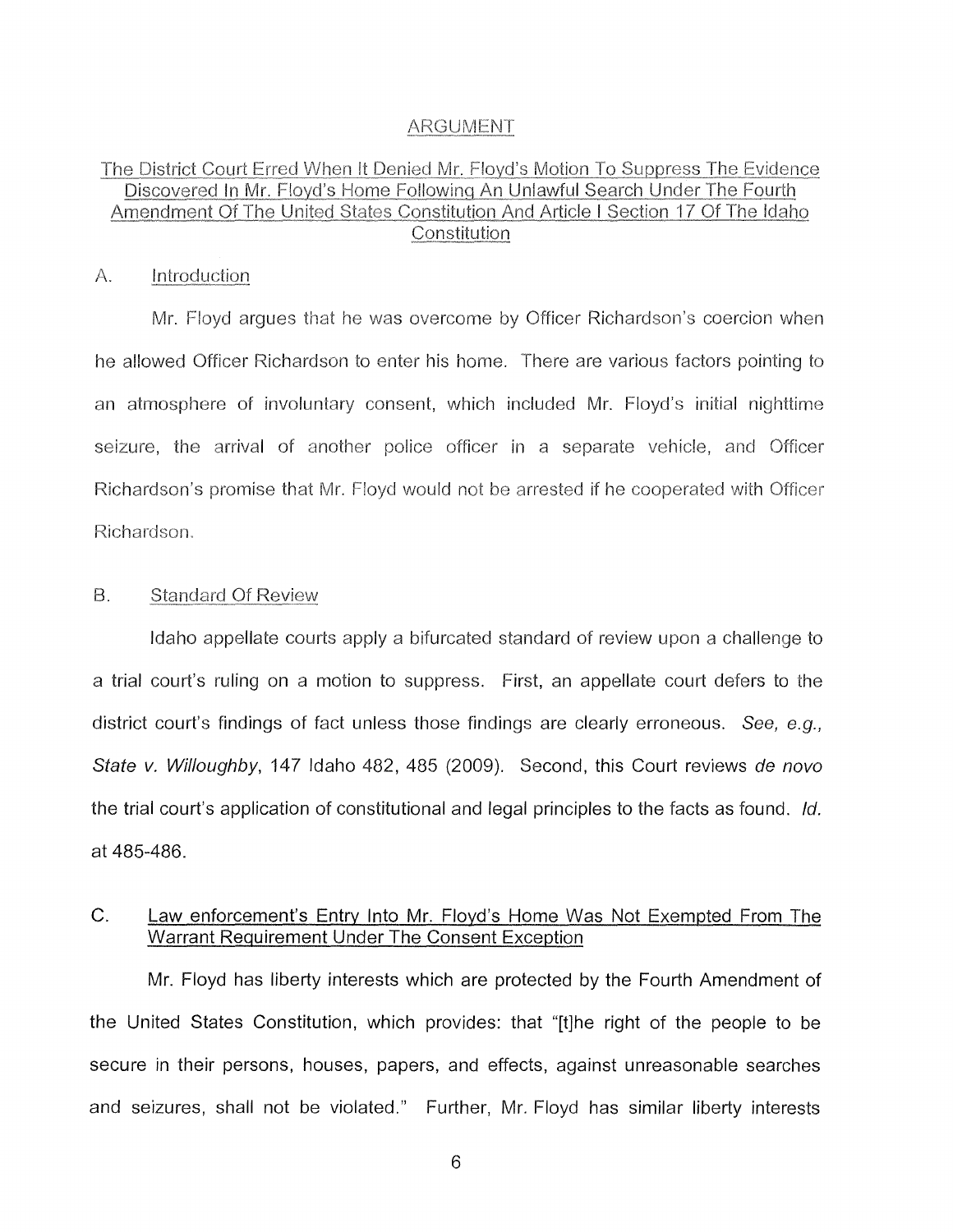protected under Article I Section 17 of the Idaho Constitution.<sup>1</sup> See State v. Christensen, 131 Idaho 143, 146 (1998) ("Like the Fourth Amendment, the purpose of Art. I, § 17 is to protect Idaho citizens' reasonable expectation of privacy against arbitrary governmental intrusion."). "A warrantless search is presumptively unreasonable unless it falls within certain special and well-delineated exceptions to the warrant requirement." State v. Tyler, 153 Idaho 623, 626 (Ct. App. 2012). The State has the burden to establish the applicability of an exception to the warrant requirement. State v. Fee, 135 Idaho 857, 861 (Ct. App 2001).

A recognized exception to the warrant requirement is commonly referred to as the consent exception. A search conducted with freely given consent is an exception to the warrant requirement. Schneckloth v. Bustamonte, 412 U.S. 218, 219 (1973). It is the State's burden to prove, by a preponderance of the evidence, that the consent was voluntary rather than the result of duress, coercion, direct or implied. Id. at 221. A voluntary decision is one that is "the product of an essentially free and unconstrained choice by its maker." Id. at 225. An individual's consent is involuntary, on the other hand, if his/her "will has been overborne and his capacity for self-determination critically impaired." Id. In determining whether a defendant's will was overborne, the court must assess "the totality of all surrounding circumstances of the accused and the details of the interrogation." Id. at 226. Accordingly, whether consent was granted voluntarily, or was the product of coercion, is a factual determination to be based upon the surrounding circumstances, accounting for subtly coercive police questions and the

 $<sup>1</sup>$  Mr. Floyd is arguing under the Idaho Constitution because Idaho's exclusionary rule is</sup> more expansive than its federal counterpart. See State v. Koivu, 152 Idaho 511 (2012).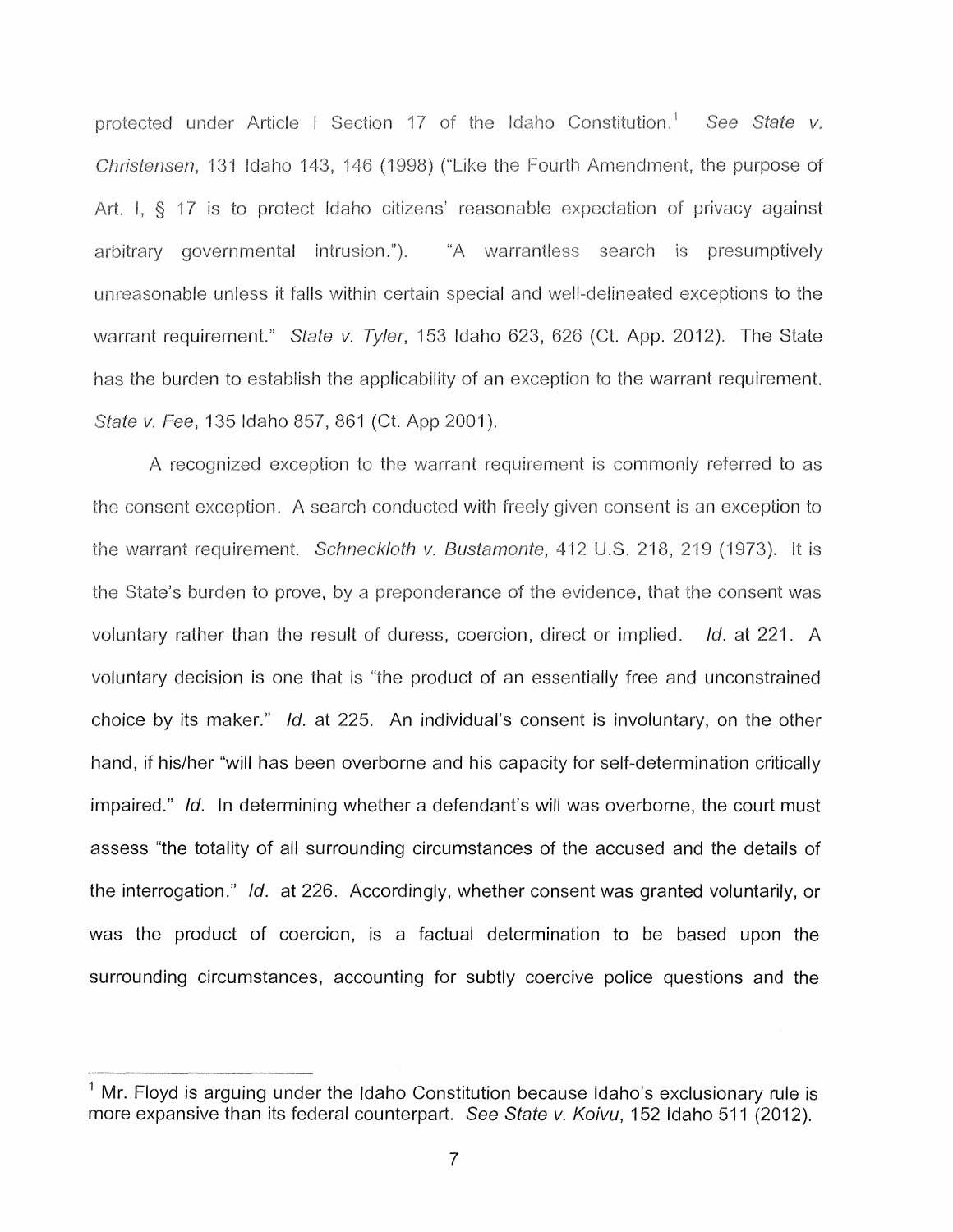possibly vulnerable subjective state of the party from whom consent is elicited. Id. at 229.

"Factors to be considered include whether there were numerous officers involved in the confrontation, the location and conditions of the consent, including whether it was night, whether the police retained the individual's identification, whether the individual was free to leave, and whether the individual knew of [his/her] right to refuse consent." State v. Rector, 144 Idaho 643, 645 (Ct. App. 2007). Additionally, it has been held that a police officer's promise for leniency, including promises not to arrest a defendant in return for a defendant's consent to a search constitutes a factor which can be considered when evaluating whether consent was voluntarily provided. See State v. Kysar, 114 Idaho 457 (1988); see also State v. Garcia, 143 Idaho 774, 780 (Ct. App. 2006).

In this case, there are various factors present which support the conclusion that Mr. Floyd's consent was coerced. Officer Richardson stopped Mr. Floyd at night on a street which was not well lit. (07/31/14 Tr., p.7, L.7 - p.8, L.8, p.9, Ls.24-25.) Officer Richardson approached Mr. Floyd in an unmarked police car and suddenly activated his lights. (07/31/14 Tr., p.10, Ls.1-12.) This would convey a show of authority and would also convey that this stop was unique in that he was not approached by a marked police car. The intimidating nature if this stop was exacerbated when Officer Finley arrived at the scene between thirty to forty seconds after Officer Richardson stopped Mr. Floyd. (07/31/14 Tr., p.24, Ls.2-8.) It should be noted that Officer Finley was acting as cover officer and kept his distance from and did not speak with Mr. Floyd, which further adds to the intimidating nature of this contact. (07/31/14 Tr., p.24, L.19 - p.25, L.22.)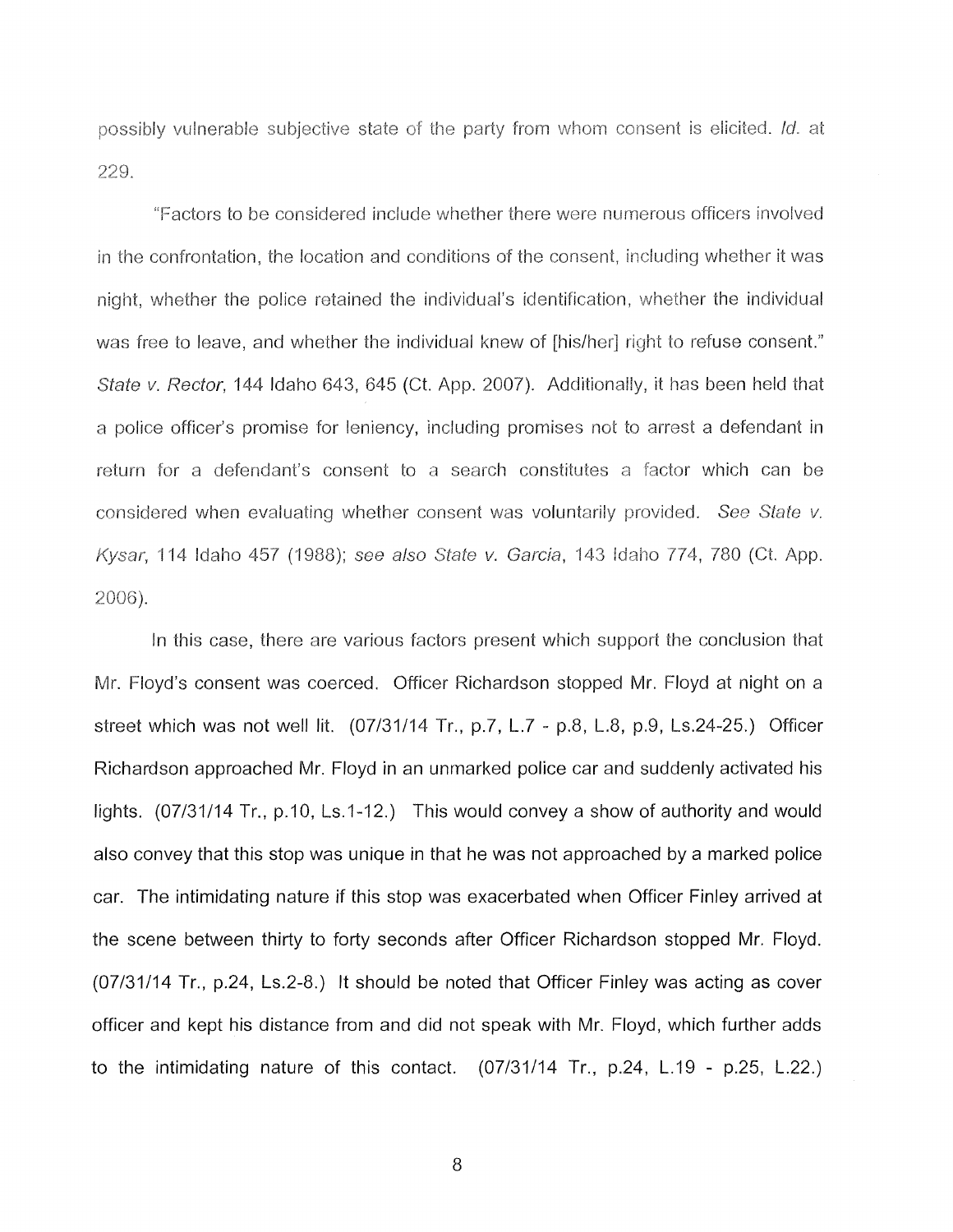Additionally, both of the officers were wearing police uniforms and had visible firearms. (07/31/14 Tr., p.10, Ls.13-24, p.24, Ls.2-18.)

After Officer Richardson determined that Mr. Floyd and **Mr.** Alvarez were not the men he was looking for, he started asking incriminating questions. (07/31/14 Tr., p.8, L.9 - p.9, L.18.) Officer Richardson only asked incriminating questions and did not engage in any small talk, which conveyed that this was not a consensual encounter. (See generally 07/31/14 Tr.) Officer Richardson never told Mr. Floyd he was free to leave or otherwise terminate the encounter with Officer Richardson. (07/31/14 Tr., p.19, Ls. 19-22.) It was in this coercive and intimidating atmosphere that Officer Richardson suggested that he would not arrest Mr. Floyd for being an intoxicated pedestrian if Mr. Floyd agreed to take Officer Richardson and Officer Finley back to his home to get Mr. Floyd's drug paraphernalia. (07/31/14 Tr., p.11, Ls.14-22, p.18, L.7 -p.20, L.5.) Under those circumstances, a reasonable person in Mr. Floyd's position would not feel free to refuse Officer Richardson's request. Moreover, the promise not to arrest Mr. Floyd if he cooperated would have created a false sense of security which undermined Mr. Floyd's ability to refuse to cooperate with Officer Richardson.

Further support for Mr. Floyd's position can be found in State v. Rector, 144 Idaho 643 (Ct. App. 2007). In that case, two police officers were patrolling when they observed Rector walking away from the direction of an apartment where drug activity was suspected. Id. at. 643-644. The police officers stopped their unmarked police car and approached Rector on foot. Id. at 644. The officers were in plain clothes, but had visible firearms. Id. One of the officers asked Rector how she was doing and Rector asked if the officer had a search warrant. Id. The officer did not tell Rector that she was free to leave or that she could refuse to answer his questions. Id.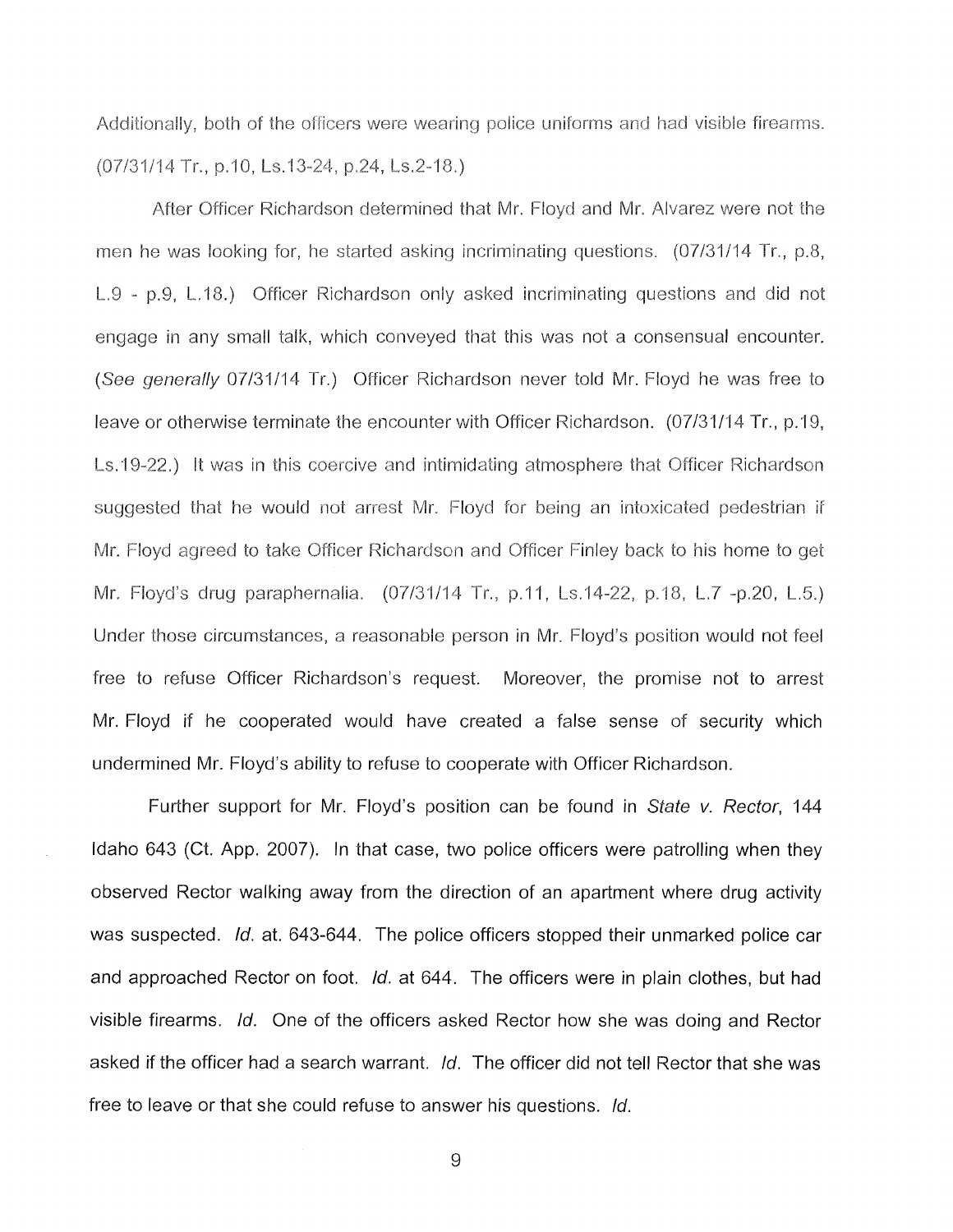The conversation between the police and Rector continued and one officer frisked Rector because she kept touching one of her pant pockets after being told not to do so. Id. Rector then asked if she could smoke a cigarette and a police officer said yes. Id. After removing a cigarette from her pocket, the officer asked her what she had in her pocket and Rector said she had some candies and some "miscellaneous stuff." Id. The officer then asked to see the contents of her pockets and Rector pulled out some candy and a bag with a white powdery substance, which was subsequently determined to be methamphetamine. Id.

Rector filed a suppression motion arguing that she was coerced into emptying her pocket. Id. The district court agreed with Rector and suppressed the methamphetamine. Id. The State appealed and the Court of Appeals affirmed the district court, holding:

[T]he district court found that Rector's act of pulling the methamphetamine from her pocket was not an act of free will but the product of coercive circumstances. The court identified several factors contributing to a coercive atmosphere, including the facts that Rector had been confronted by two armed officers at night and had been questioned, frisked, and then subjected to further questioning. The court also noted that by asking the deputies for permission to smoke, Rector had demonstrated that she did not consider the encounter to be consensual but rather considered herself to be under the control of the deputies.

The deputy's testimony at the suppression hearing provides substantial evidence supporting each of the district court's predicate factual findings. It additionally shows that Rector had evidenced an unwillingness to talk to the deputies by asking at the outset whether they had a search warrant, that Rector had not been informed of her right to refuse consent, and that she had not been told that she was free to leave. These further facts add support to the district court's finding that Rector's disclosure of the contents of her pocket was not consensual.

#### Id. at 646.

When the relevant factors present in this matter are compared to those in Rector,

this case was far more intimidating than Rector. In this case and in Rector, Mr. Floyd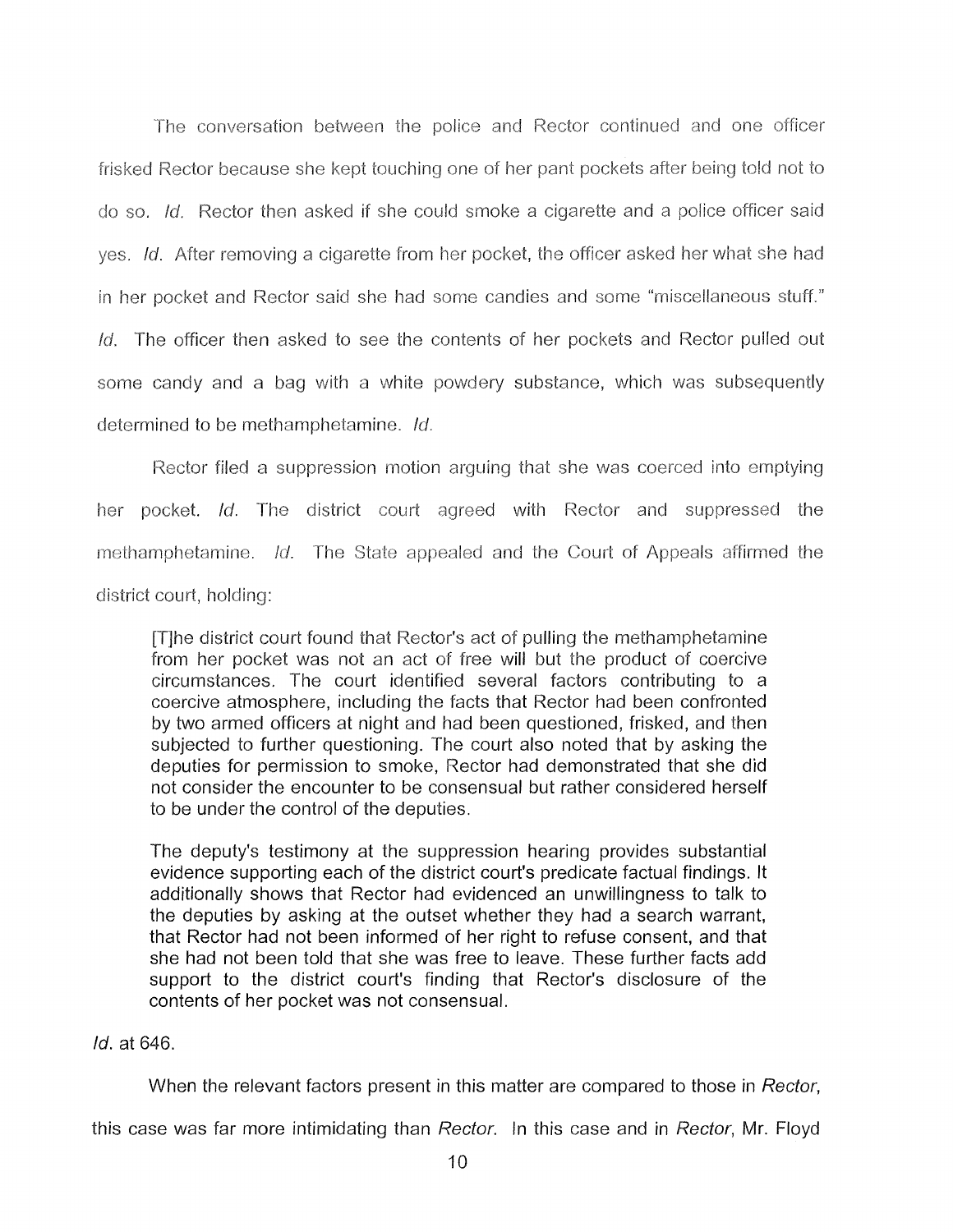was approached by two police officers at night. However, Officer Richardson activated his overhead lights and Officer Finley arrived at the scene between thirty and forty seconds after Mr. Floyd was stopped. Both of these events created an atmosphere which was more coercive than the one in Rector, because the use of the headlights was more intimidating than being approached by two officers on foot. Additionally, this stop was more intimidating than Rector, because in Rector both of the officers approached Rector at the same time. In this case, Officer Finley's later arrival would have escalated the initial show of authority exacerbating the intimidating nature of the encounter. Moreover, in Rector the police officer asked Rector to disclose the contents of her pockets. In this case, Mr. Floyd was also promised that he would not be arrested if he complied with Officer Richardson's arrest.

Since Mr. Floyd's consent was the product of coercion the remedy is suppression of the State's evidence. Pursuant to the Fourth Amendment of the United States Constitution and Article I Section 17 of the Idaho Constitution, the remedy is suppression of the State's evidence. State v. Arregui, 44 Idaho 43 (1927); State v. Guzman, 122 Idaho 981 (1992).

If it is determined that Mr. Floyd's initial consent for police to enter his home was the product of coercion, then Mr. Floyd's subsequent consent to search his bedroom was also tainted by the prior coercion and all of the evidence discovered in Mr. Floyd's home must be suppressed. "If evidence is not seized pursuant to a recognized exception to the warrant requirement, the evidence discovered as a result of the illegal search must be excluded as the 'fruit of the poisonous tree." State v. Van Dorne, 139 Idaho 961, 963 (Ct. App. 2004) (citing Wong Sun v. United States, 371 U.S. 471 (1963)). Moreover, "When police conduct has violated an accused's constitutional rights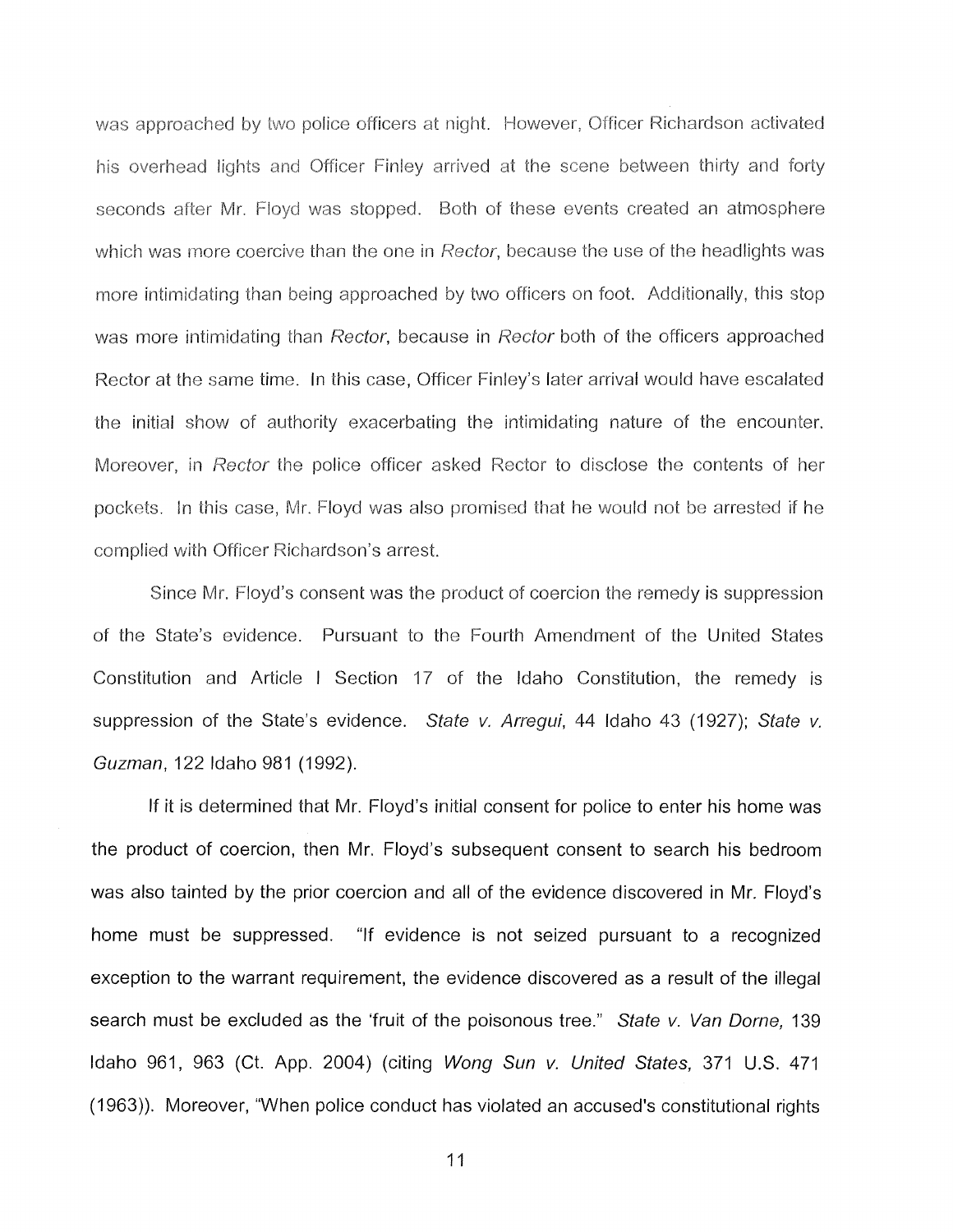before he consents to a search, the State must prove that the consent was not procured by exploitation of the previous illegality." State v. Tietsort, 145 Idaho 112, 117 (Ct. App. 2007). This includes all of the evidence used to establish a basis for Mr. Floyd's possession conviction.

In sum, Mr. Floyd's consent in this matter was not voluntarily given because the circumstances surrounding Mr. Floyd's interaction with Officer Richardson would have communicated to a reasonable person he was required to comply with Officer Richardson's request to enter Mr. Floyd's home.

#### **CONCLUSION**

Mr. Floyd respectfully requests that this Court reverse the district court's order denying his motion to suppress and remand this case to the district court for further proceedings.

DATED this  $7<sup>th</sup>$  day of May, 2015.

*/~/---7* (r- / --------- /\_· ------ SHAWN F. WILKERSON

Deputy State Appellate Public Defender